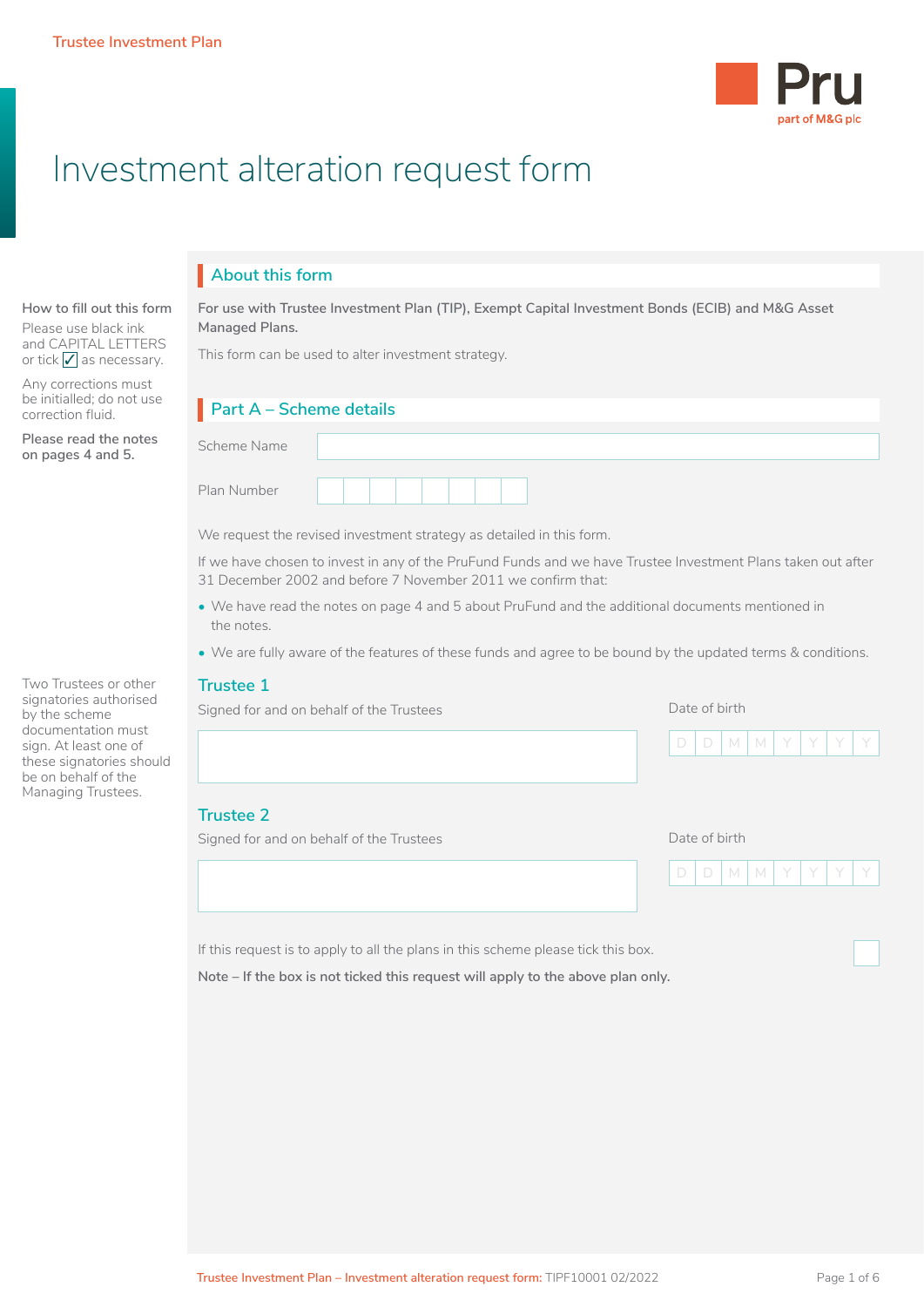# **Part B – Target Investment Strategy**

**Fractions of 1%should not be used.**

**Only one Protected fund is allowed under each plan.**

Complete this section to specify the target percentage in each investment fund selected. We will calculate the percentage of units to be cancelled to meet your Target Investment Strategy.

Do **NOT** complete this section if you want to specify your exact requirements on the percentage(s) of existing investments to be cancelled – instead complete the **Detailed Fund Selection** in Part C.

| Fund  | Target % |
|-------|----------|
|       |          |
|       |          |
|       |          |
|       |          |
|       |          |
|       |          |
| Total | 100%     |

**There is a maximum number of funds which can be used for investment at any one time, normally 6. Certain Fund options (e.g. each PruFund fund) count as two fund choices.** 

**Plans which were taken out with M&G Pensions and Annuity Company can invest in a maximum of 20 funds.**

| TIP (1997 Series) plans only: Selected With-Profits Investment Term:<br>(This must be at least 5 years from the switch date. The Selected With-Profits<br>Investment Term for any existing With-Profits investments will be altered                                        |       |
|----------------------------------------------------------------------------------------------------------------------------------------------------------------------------------------------------------------------------------------------------------------------------|-------|
| automatically to match this new selection.)                                                                                                                                                                                                                                | years |
| TIP (Series A) taken out after 31 December 2002. If you are investing in a<br>PruFund Protected fund please select the quarantee term from the options available.                                                                                                          | years |
| Alternatively, if you took out your plan before 7 November 2011, tick this box if you<br>want the quarantee to apply at the end of your selected investment term.                                                                                                          |       |
| Post-RDR TIP (Series A) taken out after 31 December 2012. If you are investing                                                                                                                                                                                             |       |
| in a PruFund Protected fund please select the guarantee term from the<br>options available.                                                                                                                                                                                | years |
| Ongoing Adviser Charges will be calculated and deducted proportionately across<br>all funds including PruFund Protected funds. As this will reduce the Guaranteed<br>Minimum fund, you can choose to exclude PruFund Protected Funds from the<br>deduction of this charge. |       |

Please tick the box if you do not want Ongoing Adviser Charges to be deducted from the PruFund Protected fund. This option is not available if, after completing this investment alteration request, you will only be invested in a PruFund Protected fund.

**If part B is completed do not complete part C.**

**options available are shown in the document "The PruFund Range of Funds: Guarantee Options" INVS11470. You can get a copy from your adviser or from www.pru.co.uk**

**The guarantee term** 

**If you took out your plan before 7 November 2011 you can select the guarantee to match your selected investment term, provided this is within the minimum and maximum terms available.**

**If the guarantee term selected ends less than 12 months before your selected investment term the guarantee date will always be set to your selected investment term, except where you have selected the maximum guarantee term available.**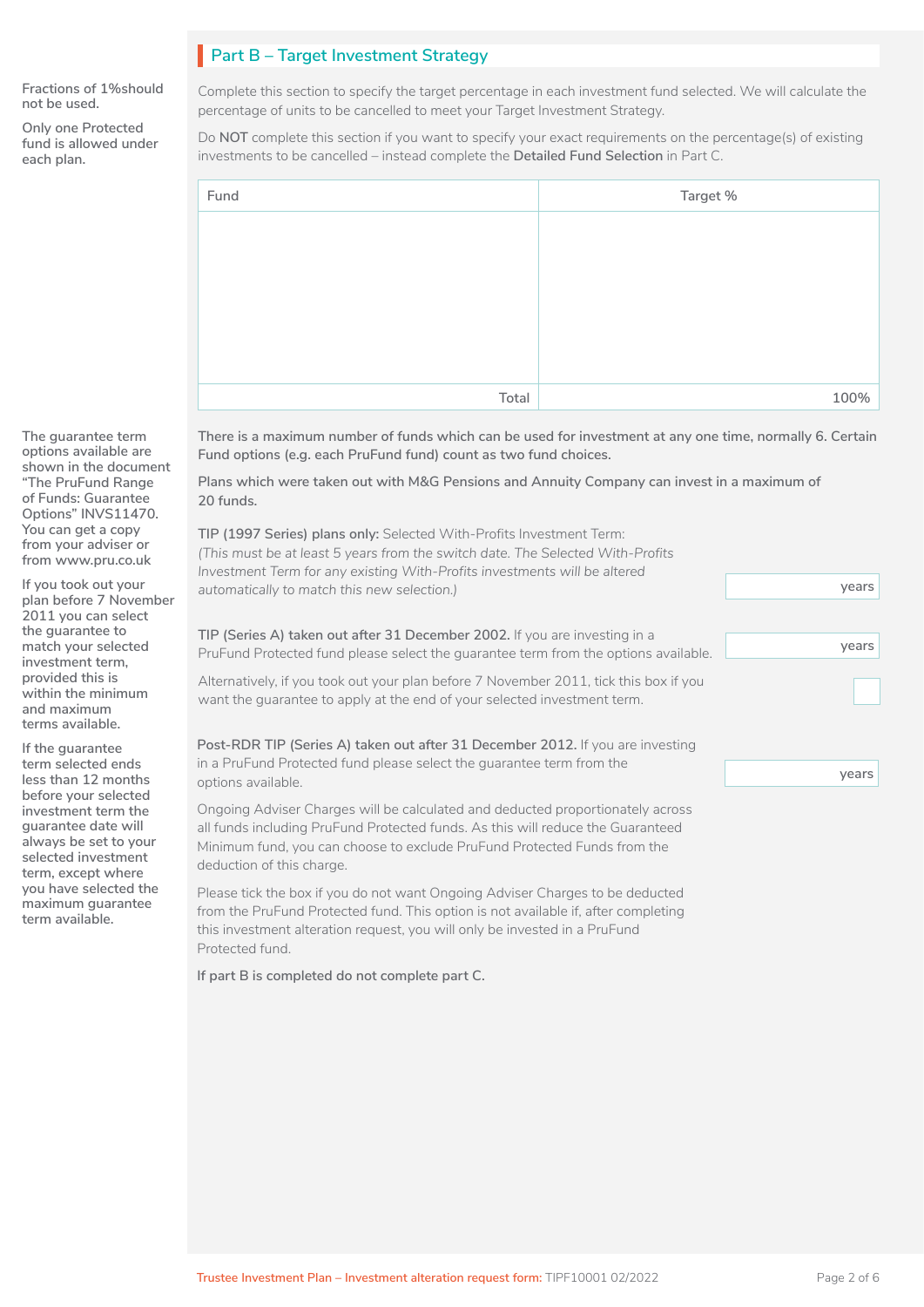# **Part C – Detailed Fund Selection**

Complete this section to specify your exact requirements on the percentage(s) of existing investments to be cancelled and the percentage(s) of cash realised to be applied to the revised fund selection.

**There is a maximum number of funds which can be used for investment at any one time, normally 6. Certain Fund options (e.g. each PruFund fund) count as two fund choices.** 

**Plans which were taken out with M&G Pensions and Annuity Company can invest in a maximum of 20 funds.**

#### **Existing Investments**

| Fund | % to be cancelled |
|------|-------------------|
|      |                   |
|      |                   |
|      |                   |
|      |                   |
|      |                   |
|      |                   |

#### **Fractions of 1% should not be used.**

**Fractions of 1%should** 

**not be used.**

**Only one Protected fund is allowed under each plan.**

**The guarantee term options available are shown in the document "The PruFund Range of Funds: Guarantee Options" INVS11470. You can get a copy from your adviser or from www.pru.co.uk**

**If you took out your plan before 7 November 2011 you can select the guarantee to match your selected investment term, provided this is within the minimum and maximum terms available.**

**If the guarantee term selected ends less than 12 months before your selected investment term the guarantee date will always be set to your selected investment term, except where you have selected the maximum guarantee term available.**

### **Application of existing Investments**

| Fund  | % of cash realised to be applied |  |
|-------|----------------------------------|--|
|       |                                  |  |
|       |                                  |  |
|       |                                  |  |
|       |                                  |  |
|       |                                  |  |
|       |                                  |  |
| Total | 100%                             |  |

**TIP (1997 Series) plans only:** Selected With-Profits Investment Term: *(This must be at least 5 years from the switch date. The Selected With-Profits Investment Term for any existing With-Profits investments will be altered automatically to match this new selection.)*

**TIP (Series A) taken out after 31 December 2012.** If you are investing in a PruFund Protected Fund please select the guarantee term from the options available.

Alternatively, if you took out your plan before 7 November 2011, tick this box if you want the guarantee to apply at the end of your selected investment term.

**Post-RDR TIP (Series A) taken out after 31 December 2012.** If you are investing in a PruFund Protected fund please select the guarantee term from the options available.

Ongoing Adviser Charges will be calculated and deducted proportionately across all funds including PruFund Protected funds. As this will reduce the Guaranteed Minimum Fund, you can choose to exclude PruFund Protected funds from the deduction of this charge.

Please tick the box if you do not want Ongoing Adviser Charges to be deducted from the PruFund Protected fund. This option is not available if, after completing this investment alteration request, you will only be invested in a PruFund Protected fund.

□

**years**

**years**

**years**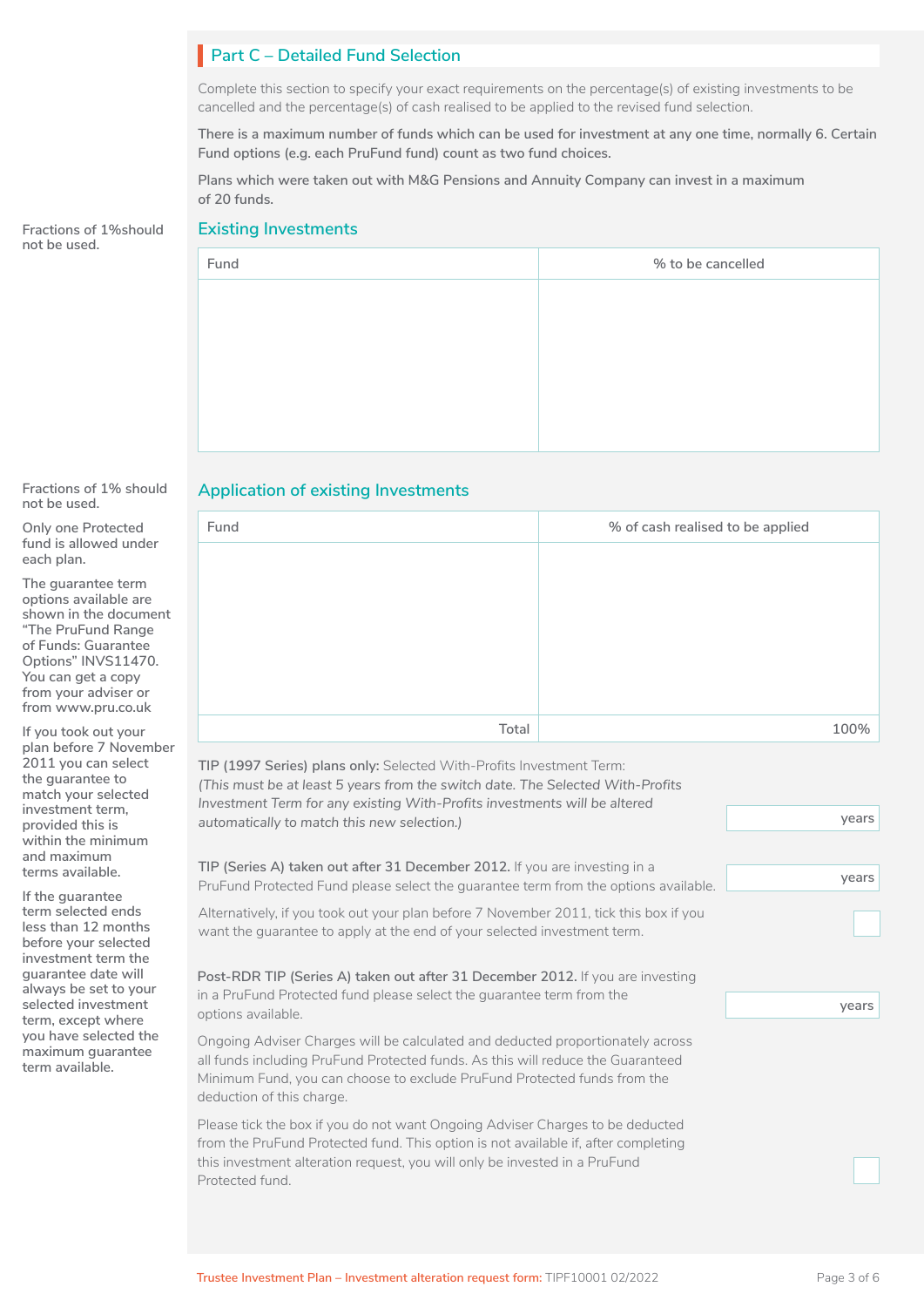# **Notes** I

### **General**

Details of our funds, including charges and costs, can be found in our Fund Guides available from your adviser or directly from us.

As we actively review our funds the current fund range may differ from that available when you took out your Plan. We would suggest that you speak to your Financial Adviser about our current fund range before deciding to make any changes.

Once an investment switch has been processed it cannot be cancelled.

Any Switching Charges will be deducted before application of the investment.

### **Member Designated Plans**

Only applied to plans set up on or after 7 November 2011. These are plans which are linked to a member when the plan is set up.

### **With-Profits**

Investment in the With-Profits Fund is not allowed for ECIB.

For switches into the With-Profits Fund for TIP (1997 Series), a Selected With-Profits Investment Term of at least five years must be chosen.

For TIP (Series A):

- set up before 7 November 2011, switches into With-Profits Fund within three years of the end of the term are not allowed
- set up on or after 7 November 2011, switches into the With-Profits fund are only possible for member designated plans and where that member will be younger than age 85 at the time of the switch.

### **PruFund**

The PruFund funds are only available to TIP Series A plans taken out after 31 December 2002.

If you are interested in investing money in these funds we would suggest that you speak to your Financial Adviser as there are additional terms and conditions which apply to these funds. These are fully explained in your policy conditions and other documents.

### **All Plans**

You cannot invest in more than one PruFund Protected fund at any time.

#### **Plans set up after 31 December 2002 and before 7 November 2011**

You will need to ask for and read a current copy of the following documents:

- Policy Conditions (PENT10447)
- Your With-Profits Plan a guide to how we manage the fund (WPGB0031).

You can get these from your Financial Adviser or direct from Prudential, call 0808 100 3429. Calls may be recorded or monitored for quality and security purposes.

A switch of existing investments into a PruFund Protected fund is not allowed if the period to the end of the term is less than the current minimum guaranteed period.

**Plans set up on or after 7 November 2011**  For member designated plans the following restrictions apply:

- Switches into a Protected PruFund are only allowed if the linked member will be younger than age 99 at the chosen guaranteed date
- If the linked member is aged 98 or over, you cannot choose a PruFund Fund

**The funds available for investment for ex-Scottish Amicable Trustee Investment Plans, (TIP 1997)(TIP Series A) and Exempt Capital Investment Bonds (ECIB):**

| Cash          | Japanese               | Managed              |
|---------------|------------------------|----------------------|
| Equity        | M&G Episode Growth     | US Equity            |
| European      | M&G Property Portfolio | Asia Pacific Markets |
| International | M&G Smaller Companies  | With-Profits#        |

# Not available for Exempt Capital Investment Bonds (ECIB).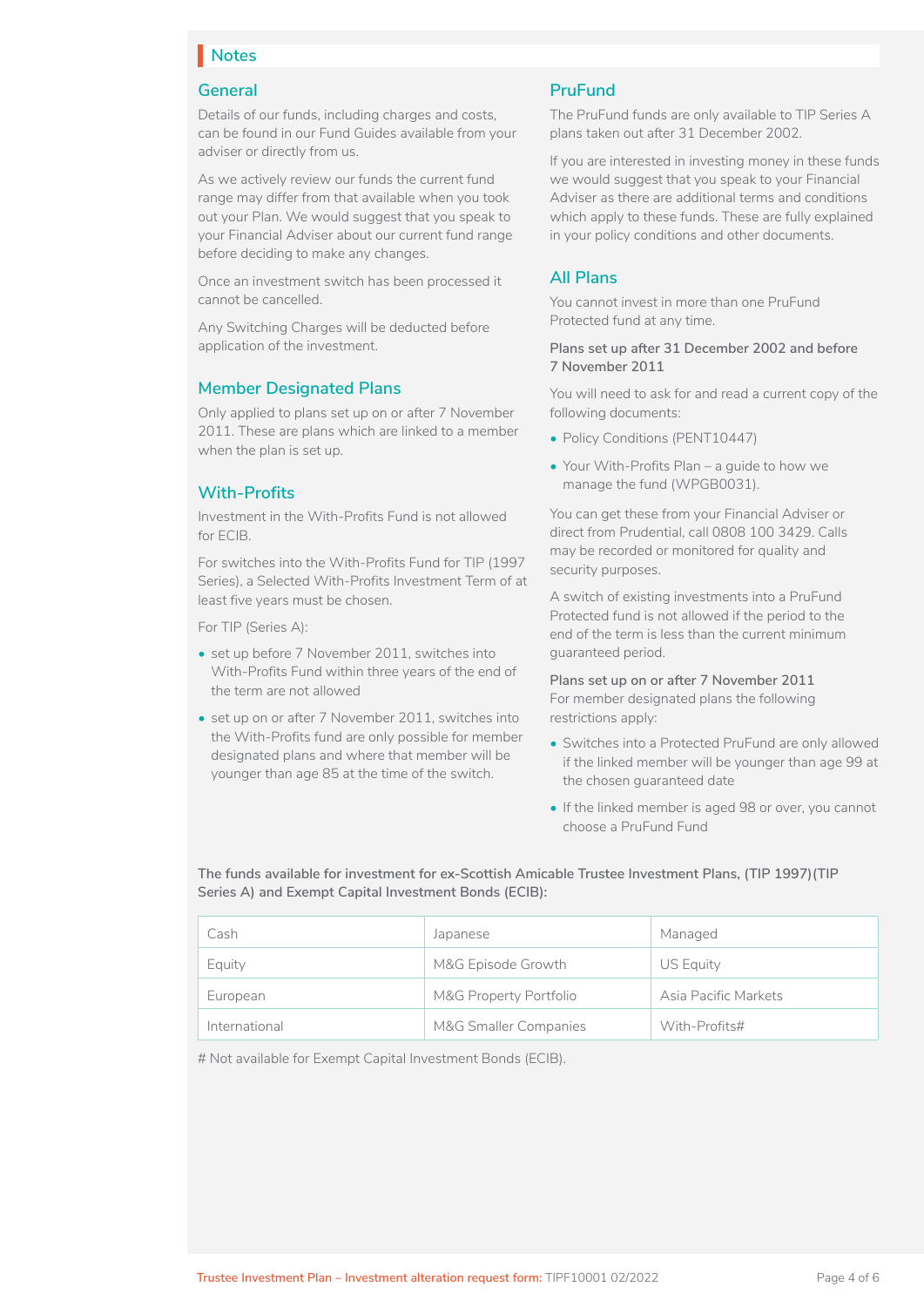# **Notes – continued** I

#### **The following funds are also available for Series A Trustee Investment plans:**

| Corporate Bond#                  | M&G Managed Growth        | PruFund Growth###             |  |
|----------------------------------|---------------------------|-------------------------------|--|
| Risk Managed Passive 1           | M&G UK Equity Income#     | PruFund Protected Cautious### |  |
| <b>Invesco Managed Growth</b>    | Managed Distribution      | PruFund Protected Growth###   |  |
| M&G Corporate Bond               | PruFund Risk Managed 1### | Risk Managed Active 4         |  |
| M&G Dividend                     | PruFund Risk Managed 2### | UK Equity and Bond            |  |
| M&G Gilt & Fixed Interest Income | PruFund Risk Managed 3### | Invesco Income                |  |
| M&G Global High Yield Bond       | PruFund Risk Managed 4### |                               |  |
| M&G Index Tracker##              | PruFund Cautious###       |                               |  |

# This fund is only open to existing investors

## Not available for TIP (Series A) taken out after 17/01/2005.

### These funds are only available for TIP (Series A) taken out after 31 December 2002.

**The following funds are available for all ex-M&G\* plans, except for the Managed Income Asset Management Plan (see below):**

| <b>M&amp;G Property Portfolio</b>              | Pru (M&G) Japan Fund                     | Pru Cash Fund            |
|------------------------------------------------|------------------------------------------|--------------------------|
| Pru (M&G) Corporate Bond Fund                  | Pru (M&G) Managed Income Fund            | Pru Equity Fund          |
| Pru (M&G) European Select Fund                 | Pru (M&G) PPP Fund                       | Pru International Fund   |
| Pru (M&G) Gilt & Fixed Interest<br>Income Fund | Pru (M&G) Recovery Fund                  | Pru US Equity Fund       |
| Pru (M&G) Global Select Fund                   | Pru (M&G) UK Income<br>Distribution Fund | Pru Asia Pacific Markets |
| Pru (M&G) Global Themes<br>Pension Fund        | Pru (M&G) UK Select Fund                 |                          |

\* Plans which were taken out with M&G Pensions & Annuity Company.

Only Managed Income Asset Management plans can invest in the Managed Income Fund (Ex M&G). M&G\* plans can invest in a maximum of 20 funds at any one time.